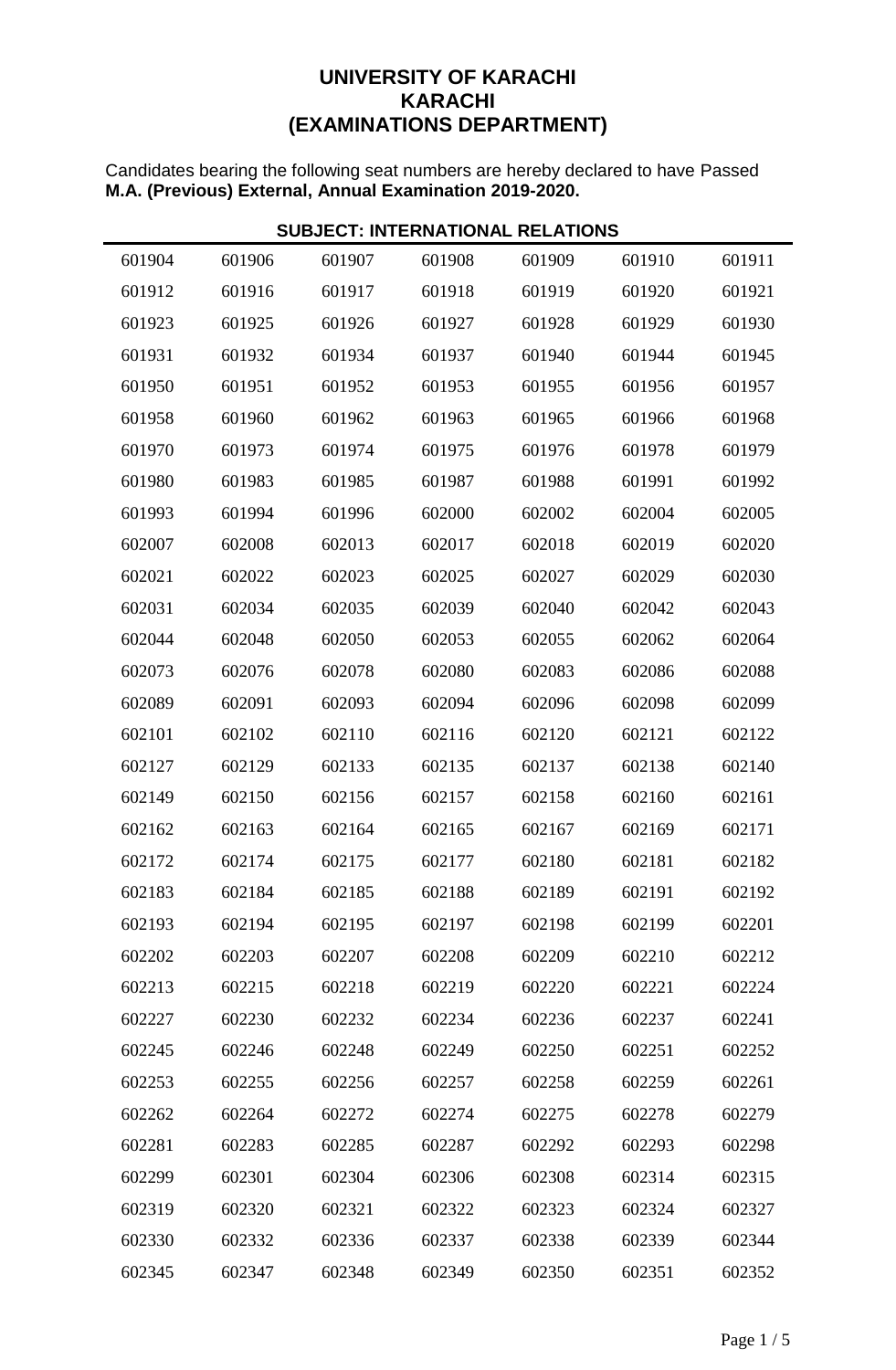| 602353 | 602354 | 602357 | 602358 | 602359 | 602360 | 602361 |
|--------|--------|--------|--------|--------|--------|--------|
| 602362 | 602364 | 602368 | 602370 | 602371 | 602372 | 602374 |
| 602376 | 602377 | 602381 | 602382 | 602383 | 602384 | 602385 |
| 602386 | 602387 | 602388 | 602393 | 602395 | 602399 | 602403 |
| 602405 | 602411 | 602413 | 602414 | 602418 | 602422 | 602425 |
| 602430 | 602431 | 602434 | 602435 | 602436 | 602438 | 602440 |
| 602441 | 602443 | 602444 | 602445 | 602446 | 602451 | 602452 |
| 602454 | 602455 | 602456 | 602457 | 602458 | 602459 | 602461 |
| 602462 | 602465 | 602467 | 602468 | 602469 | 602470 | 602471 |
| 602473 | 602475 | 602476 | 602478 | 602483 | 602484 | 602486 |
| 602490 | 602491 | 602498 | 602499 | 602501 | 602506 | 602508 |
| 602510 | 602512 | 602513 | 602514 | 602515 | 602516 | 602517 |
| 602519 | 602520 | 602521 | 602523 | 602524 | 602526 | 602528 |
| 602529 | 602530 | 602531 | 602534 | 602537 | 602538 | 602539 |
| 602541 | 602543 | 602544 | 602546 | 602547 | 602548 | 602549 |
| 602550 | 602552 | 602553 | 602554 | 602556 | 602557 | 602558 |
| 602559 | 602560 | 602562 | 602563 | 602564 | 602566 | 602568 |
| 602569 | 602571 | 602572 | 602575 | 602576 | 602579 | 602583 |
| 602584 | 602585 | 602586 | 602587 | 602590 | 602595 | 602596 |
| 602597 | 602598 | 602600 | 602606 | 602610 | 602612 | 602613 |
| 602615 | 602617 | 602623 | 602624 | 602625 | 602626 | 602629 |
| 602631 | 602633 | 602634 | 602636 | 602637 | 602638 | 602641 |
| 602643 | 602644 | 602645 | 602646 | 602647 | 602648 | 602649 |
| 602650 | 602651 | 602652 | 602653 | 602655 | 602656 | 602657 |
| 602661 | 602668 | 602669 | 602671 | 602672 | 602674 | 602675 |
| 602676 | 602681 | 602682 | 602686 | 602692 | 602693 | 602694 |
| 602695 | 602696 | 602700 | 602702 | 602703 | 602706 | 602711 |
| 602713 | 602714 | 602716 | 602717 | 602723 | 602725 | 602727 |
| 602728 | 602731 | 602733 | 602743 | 602744 | 602745 | 602747 |
| 602750 | 602752 | 602753 | 602754 | 602757 | 602761 | 602765 |
| 602768 | 602769 | 602770 | 602771 | 602774 | 602775 | 602779 |
| 602780 | 602783 | 602784 | 602785 | 602786 | 602787 | 602788 |
| 602791 | 602793 | 602794 | 602795 | 602796 | 602797 | 602798 |
| 602799 | 602801 | 602802 | 602804 | 602805 | 602806 | 602807 |
| 602808 | 602811 | 602814 | 602815 | 602816 | 602819 | 602820 |
| 602821 | 602823 | 602824 | 602825 | 602826 | 602827 | 602828 |
| 602830 | 602831 | 602833 | 602834 | 602835 | 602837 | 602838 |
| 602839 | 602842 | 602843 | 602844 | 602846 | 602848 | 602850 |
| 602853 | 602855 | 602856 | 602857 | 602859 | 602860 | 602861 |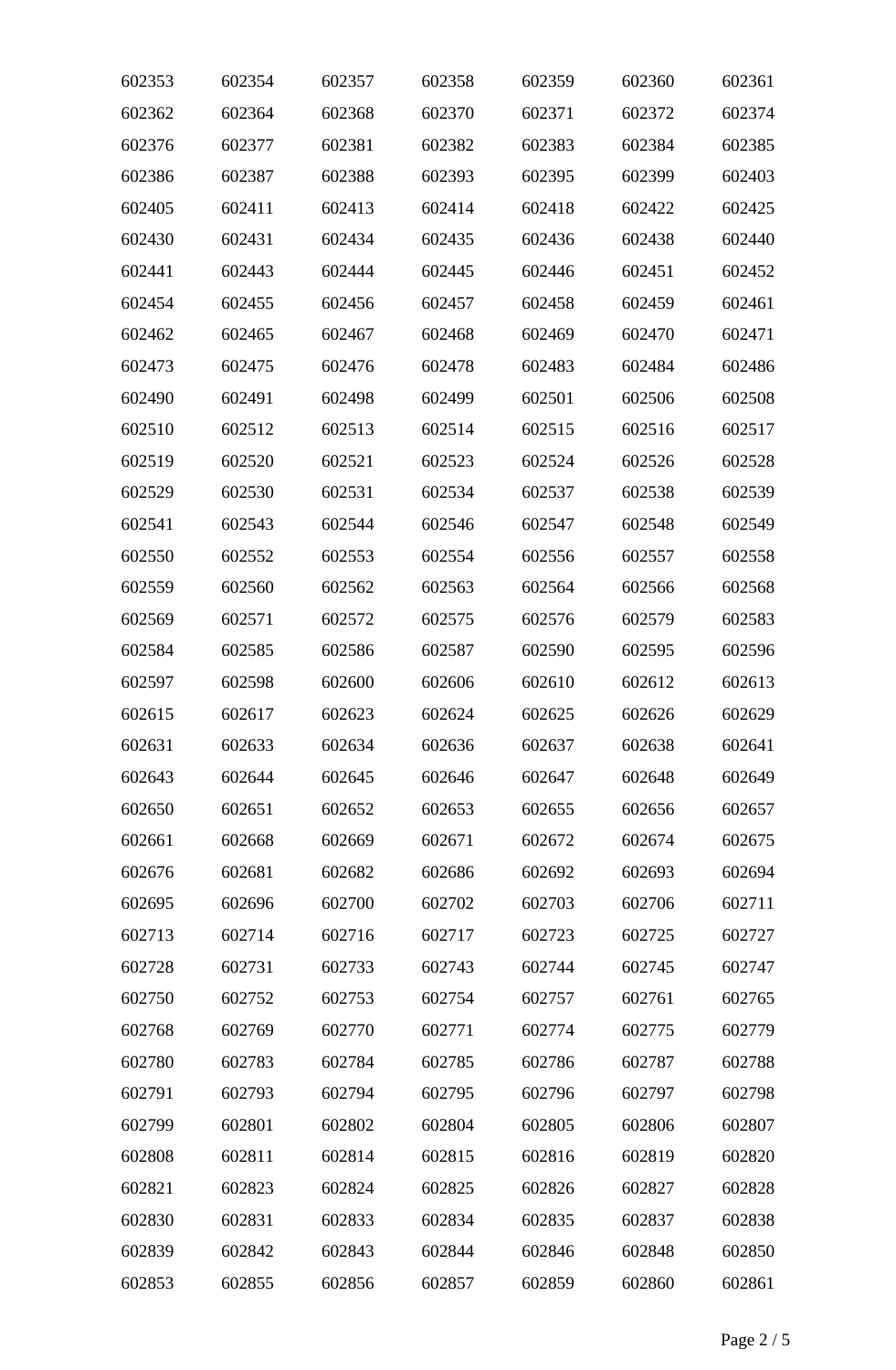| 602862 | 602863 | 602864 | 602866 | 602869 | 602872 | 602873 |
|--------|--------|--------|--------|--------|--------|--------|
| 602875 | 602877 | 602878 | 602879 | 602881 | 602882 | 602883 |
| 602887 | 602889 | 602890 | 602891 | 602892 | 602895 | 602902 |
| 602906 | 602907 | 602908 | 602910 | 602911 | 602913 | 602917 |
| 602918 | 602919 | 602921 | 602922 | 602925 | 602928 | 602930 |
| 602931 | 602932 | 602934 | 602935 | 602936 | 602937 | 602938 |
| 602941 | 602942 | 602944 | 602947 | 602948 | 602949 | 602951 |
| 602952 | 602953 | 602954 | 602955 | 602956 | 602957 | 602958 |
| 602959 | 602960 | 602961 | 602964 | 602965 | 602967 | 602968 |
| 602970 | 602971 | 602972 | 602976 | 602977 | 602978 | 602981 |
| 602982 | 602984 | 602985 | 602989 | 602990 | 602991 | 602992 |
| 602993 | 602994 | 602995 | 602996 | 603000 | 603001 | 603006 |
| 603007 | 603008 | 603013 | 603014 | 603015 | 603017 | 603018 |
| 603021 | 603022 | 603023 | 603025 | 603029 | 603030 | 603033 |
| 603034 | 603036 | 603037 | 603038 | 603039 | 603040 | 603042 |
| 603045 | 603047 | 603052 | 603053 | 603054 | 603057 | 603058 |
| 603060 | 603061 | 603063 | 603065 | 603067 | 603068 | 603069 |
| 603070 | 603071 | 603072 | 603073 | 603074 | 603075 | 603076 |
| 603077 | 603078 | 603080 | 603082 | 603083 | 603085 | 603086 |
| 603087 | 603088 | 603089 | 603090 | 603091 | 603092 | 603093 |
| 603096 | 603099 | 603100 | 603103 | 603104 | 603105 | 603107 |
| 603108 | 603109 | 603110 | 603112 | 603114 | 603116 | 603117 |
| 603119 | 603120 | 603122 | 603124 | 603125 | 603132 | 603133 |
| 603135 | 603136 | 603137 | 603140 | 603141 | 603142 | 603143 |
| 603145 | 603146 | 603148 | 603149 | 603150 | 603154 | 603156 |
| 603157 | 603158 | 603160 | 603162 | 603164 | 603165 | 603166 |
| 603167 | 603168 | 603170 | 603171 | 603173 | 603174 | 603178 |
| 603181 | 603187 | 603193 | 603194 | 603195 | 603196 | 603197 |
| 603198 | 603200 | 603201 | 603203 | 603205 | 603209 | 603211 |
| 603219 | 603220 | 603222 | 603223 | 603224 | 603225 | 603226 |
| 603227 | 603229 | 603230 | 603232 | 603234 | 603235 | 603236 |
| 603237 | 603238 | 603240 | 603241 | 603242 | 603243 | 603247 |
| 603248 | 603249 | 603253 | 603254 | 603256 | 603257 | 603259 |
| 603260 | 603262 | 603264 | 603265 | 603266 | 603269 | 603274 |
| 603278 | 603280 | 603281 | 603284 | 603288 | 603292 | 603293 |
| 603294 | 603297 | 603298 | 603299 | 603300 | 603302 | 603305 |
| 603306 | 603308 | 603310 | 603311 | 603313 | 603314 | 603315 |
| 603317 | 603322 | 603324 | 603325 | 603326 | 603327 | 603330 |
| 603334 | 603335 | 603336 | 603338 | 603340 | 603341 | 603342 |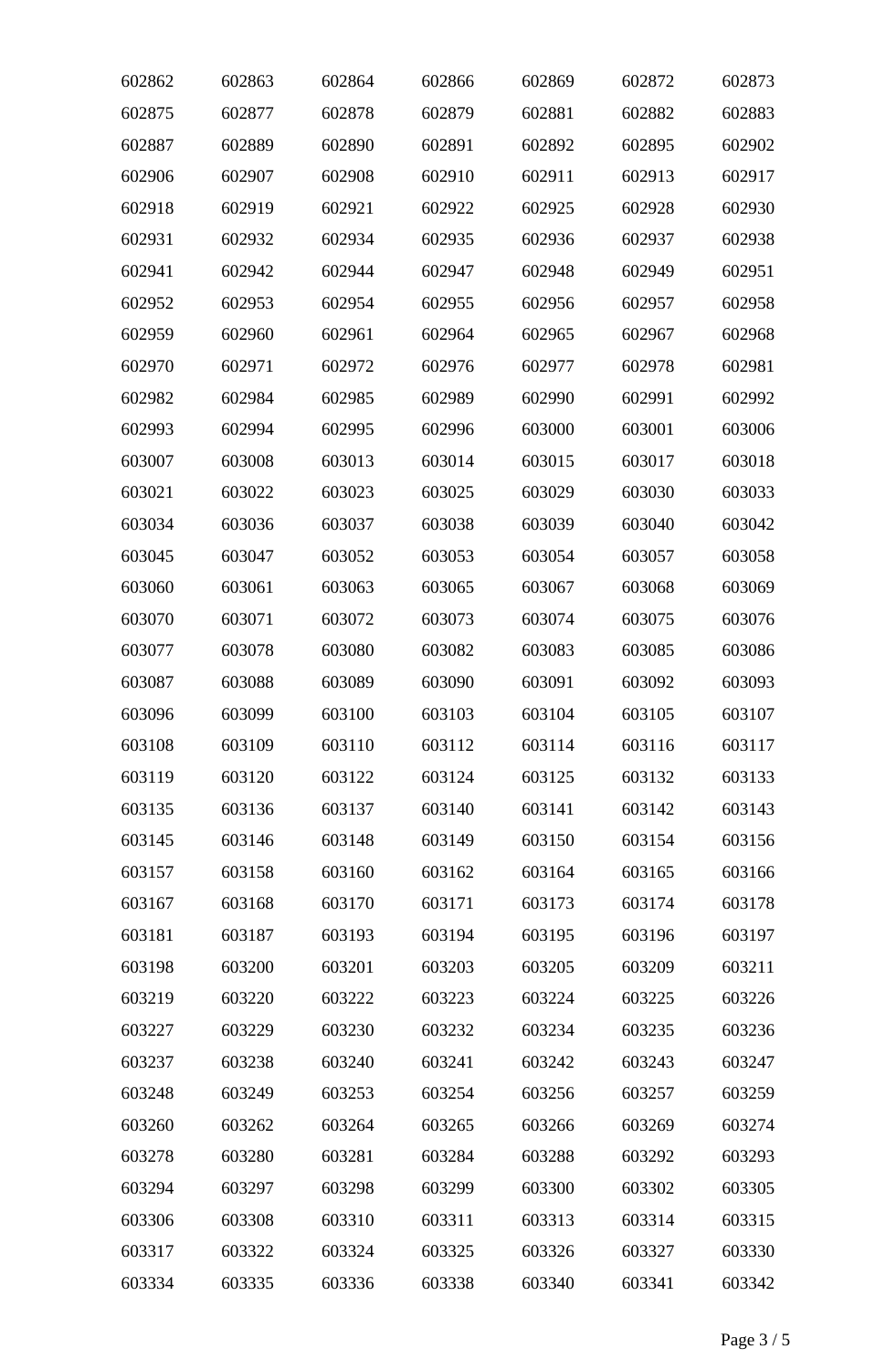| 603343 | 603345 | 603346 | 603347 | 603348 | 603350 | 603351 |
|--------|--------|--------|--------|--------|--------|--------|
| 603352 | 603353 | 603354 | 603355 | 603356 | 603357 | 603358 |
| 603359 | 603360 | 603361 | 603362 | 603363 | 603364 | 603366 |
| 603370 | 603371 | 603374 | 603376 | 603377 | 603378 | 603379 |
| 603380 | 603381 | 603383 | 603384 | 603386 | 603387 | 603388 |
| 603389 | 603392 | 603393 | 603394 | 603395 | 603397 | 603399 |
| 603400 | 603401 | 603408 | 603410 | 603411 | 603413 | 603420 |
| 603422 | 603424 | 603425 | 603427 | 603429 | 603430 | 603431 |
| 603432 | 603434 | 603442 | 603454 | 603455 | 603460 | 603461 |
| 603462 | 603467 | 603468 | 603470 | 603475 | 603476 | 603485 |
| 603489 | 603498 | 603503 | 603507 | 603512 | 603513 | 603516 |
| 603519 | 603522 | 603526 | 603531 | 603537 | 603539 | 603541 |
| 603542 | 603543 | 603545 | 603546 | 603548 | 603551 | 603552 |
| 603554 | 603555 | 603557 | 603562 | 603564 | 603571 | 603579 |
| 603584 | 603585 | 603589 | 603590 | 603591 | 603595 | 603597 |
| 603600 | 603605 | 603606 | 603607 | 603610 | 603612 | 603613 |
| 603620 | 603621 | 603623 | 603625 | 603626 | 603627 | 603629 |
| 603630 | 603631 | 603635 | 603637 | 603638 | 603641 | 603646 |
| 603682 | 603688 | 603703 | 603704 | 603708 | 603710 | 603726 |
| 603732 | 603734 | 603742 | 603743 | 603744 | 603745 | 603752 |
| 603754 | 603762 | 603764 | 603766 | 603767 |        |        |
|        |        |        |        |        |        |        |

## **STATISTICS OF THE RESULT**

| <b>REGISTERED</b>          | <b>APPEARED</b> |        | <b>PASSES</b> | <b>FAILS</b> | <b>PASS PERCENTAGE</b> |        |
|----------------------------|-----------------|--------|---------------|--------------|------------------------|--------|
| 1867                       | 1594            |        | 943           | 654          | 59.05 %                |        |
| <b>WITH HELD SEAT NOS:</b> |                 |        |               |              |                        |        |
| <b>FOR REGISTRATION:</b>   |                 |        |               |              |                        |        |
| 603651                     | 603653          | 603655 | 603656        | 603657       | 603658                 | 603659 |
| 603660                     | 603662          | 603663 | 603665        | 603666       | 603667                 | 603668 |
| 603669                     | 603670          | 603672 | 603674        | 603675       | 603676                 | 603677 |
| 603678                     | 603679          | 603680 | 603681        | 603683       | 603684                 | 603685 |

| <u> vvjvi v</u> | 000017 | <u>vujuut</u> | <u>UUJUUT</u> | <u>uusuus</u> | <u>UUJUUT</u> | <u>uusuus</u> |
|-----------------|--------|---------------|---------------|---------------|---------------|---------------|
| 603686          | 603687 | 603689        | 603690        | 603691        | 603692        | 603693        |
| 603694          | 603695 | 603698        | 603700        | 603701        | 603702        | 603705        |
| 603711          | 603719 | 603720        | 603722        | 603723        | 603724        | 603725        |
| 603727          | 603728 | 603729        | 603730        | 603735        | 603740        | 603750        |
| 603751          | 603755 | 603758        | 603759        | 603760        |               |               |

#### **FOR UNFAIR-MEANS:**

----